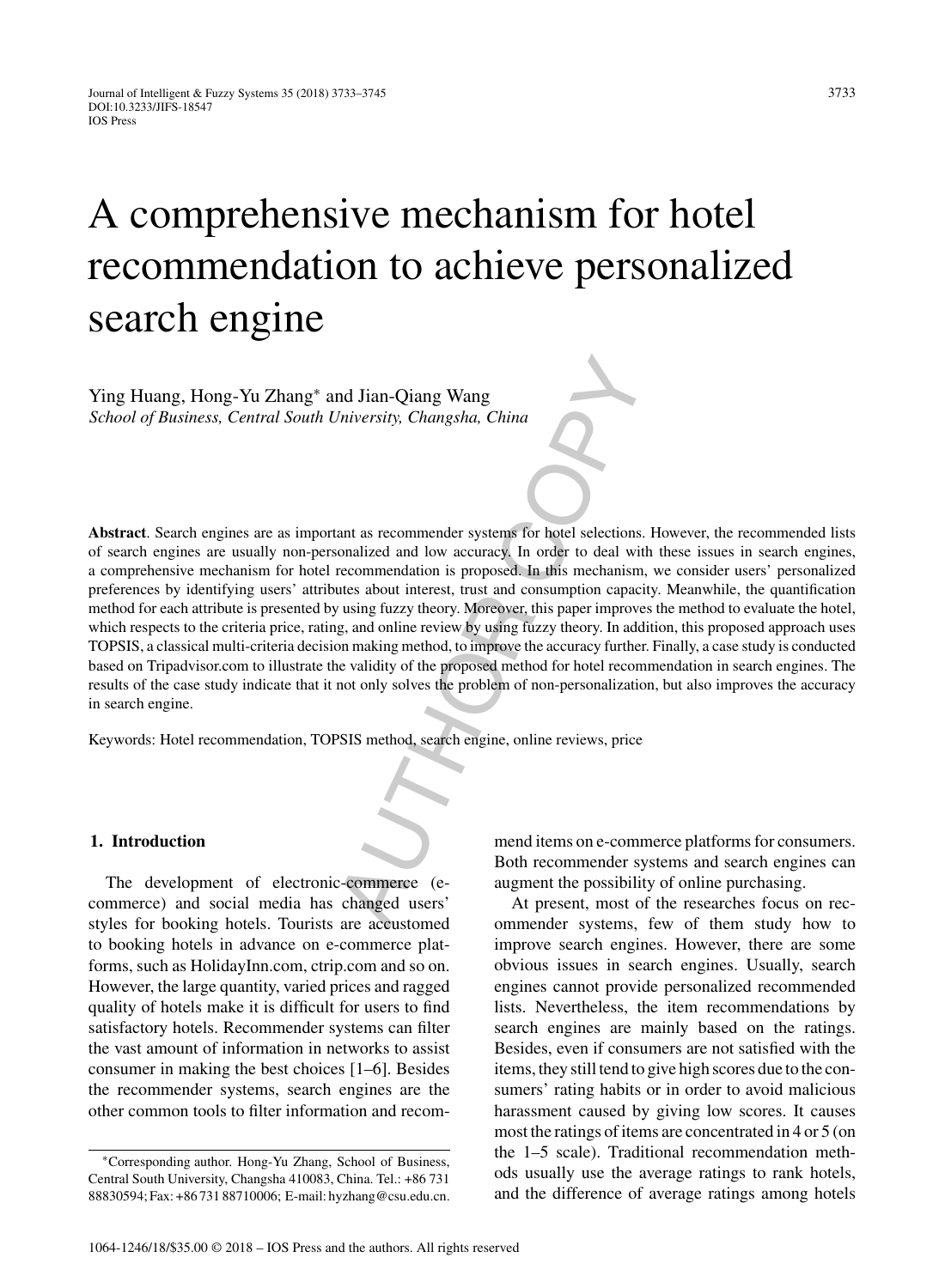is often slight. In the circumstances, it is difficult to distinguish the quality of hotels [7] on the basis of average ratings, which in turn causes low accuracy of the recommendations for search engines. In this study, we will propose a new method to deal with the ratings and a comprehensive hotel recommendation method to improve the performance of search engines.

the most critical<br>
online shopping<br>
to compare, ana-<br>
or recommend hotel.<br>
Ims according to<br>
to compare, ana-<br>
or recommend hotel.<br>
the current rec-<br>
that, for the same consumers<br>
in make a judg-<br>
income, different con<br>
to The basic framework of consumer's purchasing decision-making in the context of online shopping is same with that of off-line way. The decisionmaking process of items selection is the most critical stage in the process of consumer's online shopping [8]. At this stage, consumers need to compare, analyze and evaluate the selected items according to the purchase criteria, so that they can make a judgment of the quality of the items, to generate the final evaluation. The researches of the current recommendation methods often focus on the demand evoking part, which ignore the process of consumer decision. With respect to search engines, consumers provide their demands directly by entering keywords. Therefore, there is a relatively low requirement on identifying the demands of consumers. In addition, decision-making process of items selection is more important in the methods for search engines than in the traditional recommendation methods. In this study, we will ameliorate search engines by researching decision-making process of items selection.

The decision-making process of items selection is influenced by many factors for consumers [9–11]. The rating toward item is the most used criterion for item selection [12, 13]. However, most studies use only a comprehensive score, which results in a serious loss of information [14, 15]. In recent years, with the development of text analysis technology, several researches have combined ratings and online reviews to select items [16, 17].

As online reviews are in the form of text, which contain more information than ratings, more and more scholars have studied the impact of online reviews and applied them to improve the performance of recommender systems [18–21]. Most of them utilize online reviews to identify users' or items' preferences by identifying keywords in online reviews, then use these keywords as the properties of items or users [22, 23]. Some other researches use online reviews to evaluate items [24]. Zhang et al. [25] proposed a methods to quantify online reviews by using neutrosophic theory. In their study, they did not translate online reviews into the neutrosophic numbers actually, but translated ratings into interval-valued neutrosophic numbers instead. In this study, on the basis of research in [25], we will use the sentiment analysis technology to transform online reviews into single valued neutrosophic numbers (SVNNs).

Apart from ratings and online reviews, it has been proved that price is a pivotal factor that influences consumers' decision-making [26–30]. Few studies have applied the price in product or hotel recommendation. Largely because of regional economy and personal incomes, different consumers may have different opinions on the question whether the price of a hotel is expensive or not. The result is that it cannot directly rely on the value of the price to evaluate or recommend hotel. Besides, due to the impact of various factors, such as social position, vanity and income, different consumers have different preferences for products' prices. One point to be sure is that, for the same consumer, his consumption capacity will be consistent for a long time. The higher the similarity between the hotel's price and customer's consumption capacity, the greater the likelihood for the hotel to be booked by the customer.

Based on the researches outlined above, in the decision-making process of item selection, we will combine the impact of rating, online reviews, as well as price to improve the accuracy of search engine.

In the hotel recommendation field, some studies are devoted to the excavation of hotel evaluation rules. Yu and Chang [31] designed a hotel evaluation rule with five criteria including distance, traveler preference, room rate, facilities, and rating these five criteria. Levi et al. [32] mined hotel reviews to determine the importance of each criterion of hotels. Some literatures designed personalized hotel recommendation methods by giving different weights for different criteria based on the target user's personalized preference [33, 34]. Nevertheless, most existing researches give the same weights for all users who have comment on the hotels. Actually, for a target user, the ratings and online reviews of similar users have more influence than those of dissimilar users. Therefore, in this study, we need to mine users' preferences, to identify similar group, to adjust the weights of groups with different similarities to target user in terms of ratings and online reviews, and to deal with the problem of non-personalization in search engine.

Fuzzy tools have been used to model uncertain and vague preferences in recommender systems [34, 35]. Usually, the fuzzy sets used in different studies are different because of the different data forms and recommendation strategies. Combining the features of the collected data and the feature of each fuzzy set,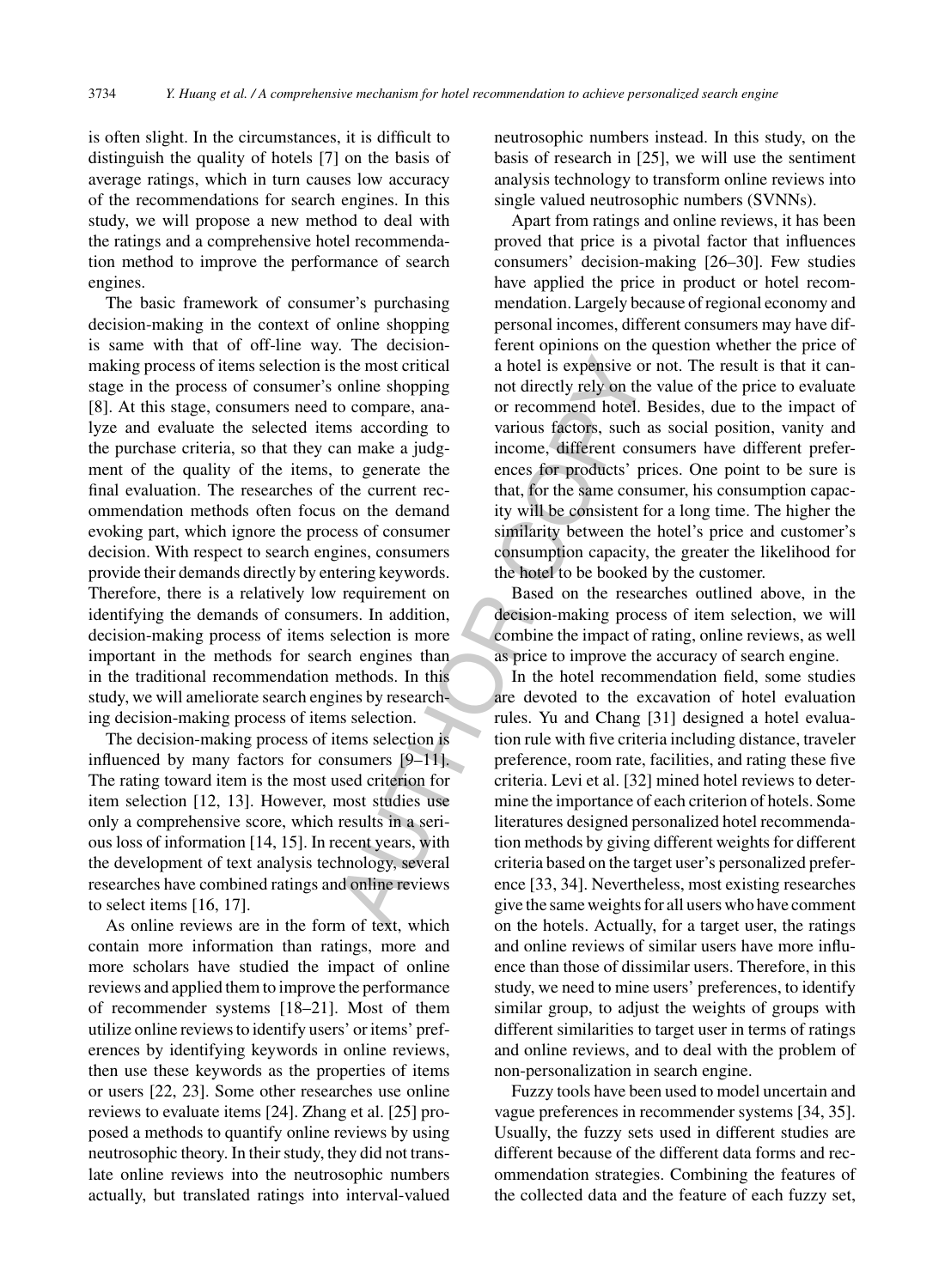this paper will use the appropriate fuzzy set to quantify prices, ratings, and online reviews. The form of information about each criterion to evaluate hotels is different, so the method of quantification varies considerably with criteria. For this reason, aggregating the criterion evaluation values directly to sort hotels is not efficient. We could rank hotels and recommend them by using the TOPSIS (Technique for Order Preference by Similarity to Solution) method, to solve the multi-criteria decision making problems [36–39].

The remainder of this paper is organized as follows. In Section 2, we briefly review some basic concepts related to this study. Section 3 proposes a comprehen-

- 1)  $A + B = \{ \langle x, \mu_A(x) + \mu_B(x) \mu_A(x) \mu_B(x) \rangle,$  $v_A(x)v_B(x)$  | $x \in X$  },
- 2)  $A \cdot B = \{ \langle x, v_A(x) + v_B(x) v_A(x)v_B(x), \mu_A(x) \rangle \}$  $\mu_B(x)$   $|x \in X$ .

3) 
$$
\lambda \cdot A = \{ \langle x, 1 - (1 - \mu(x)) \lambda, 1 - (1 - v_A(x)) \lambda \rangle | x \in X \},
$$
  
4)  $A^{\lambda} = \{ \langle x, \mu_A^{\lambda}(x), v_A^{\lambda}(x) | x \in X \rangle \}.$ 

**Definition 3.** [41] Let  $A = \{(x, \mu_A(x), v_A(x)) | x \in X \}$ ,  $B = \{(x, \mu_B(x), v_B(x)) | x \in X \}$  $B = \{ \langle x, \mu_B(x), v_B(x) \rangle | x \in X \}$ are two IFSs on *X*, then the normalized Euclidean distance between *A* and *B* can be defined as:

$$
d_{IFs}(A, B) = \sqrt{\frac{1}{2n} \sum_{i=1}^{n} \left( (\mu_A(x) - \mu_B(x))^2 + (v_A(x) - v_B(x))^2 + (\pi_A(x) - \pi_B(x))^2 \right)}
$$
(1)

sive mechanism for hotel recommendation. To verify the feasibility of the method, Section 4 conducts a case study using data from TripAdvisor.com. Finally, Section 5 concludes the study and suggests directions for future research.

#### **2. Basic concepts**

In this section, we briefly review the definitions of the intuitionistic fuzzy set (IFS), the single valued neutrosophic set (SVNS), and the hesitant fuzzy linguistic term set (HFLS), as well as their operations and distance methods. These definitions will be used in the proposed hotel recommendation method.

**Definition 1.** [40] Let *X* be a nonempty classical set,  $X = \{x_1, x_2, \ldots, x_n\}$ , the intuitionistic fuzzy set defined on *X* is represented as:  $A =$  $\{\langle x, \mu_A(x), v_A(x) \rangle | x \in X\}$ , where  $\mu_A(x) : X \rightarrow$  $[0, 1]$  and  $v_A(x)$ :  $X \rightarrow [0, 1]$  are the membership degree and non-membership degree of *A*, and  $0 \leq$  $\mu_A(x) + v_A(x) \leq 1.$ 

For every IFS on *X*,  $\pi_A(x) = 1 - \mu_A(x) - v_A(x)$ is the intuitionistic index of the element *x* in *A*, and  $0 \leq \pi_A(x) \leq 1, \; x \in X.$ 

**Definition 2.** [40] Let  $A = \{(x, \mu_A(x), v_A\})$  $(x)$  | $x \in X$  }, and  $B = \{ \langle x, \mu_B(x), v_B(x) \rangle | x \in X \}$ be two IFSs on *X*, the operations of *A* and *B* are defined as:

be basic concepts<br>  $\begin{array}{ll}\n\text{RSE} & \text{are two IFSs on } X, \text{ it} \\
\hline\n\text{RSE} & \text{incomplete the } A \text{ at } A \text{ at } B \text{ at } B \text{ at } B \text{ at } B \text{ at } B \text{ at } B \text{ at } B \text{ at } B \text{ at } B \text{ at } B \text{ at } B \text{ at } B \text{ at } B \text{ at } B \text{ at } B \text{ at } B \text{ at } B \text{ at } B \text{ at } B \text{ at } B \text{ at } B \text{ at } B \text{ at } B \text{ at }$ **Definition 4.** [42] Let *X* be a universe of discourse, then single valued neutrosophic set *a* in *X* is defined as:  $a = \{ \langle x, T_a(x), I_a(x), F_a(x) \rangle | x \in X \}. T_a(x),$  $I_a(x)$ ,  $F_a(x)$  are the degrees of truth-membership, indeterminacy-membership and falsity-membership, respectively. The values of  $T_a(x)$ ,  $I_a(x)$  and  $F_a(x)$  lie in [0,1], for all  $x \in X$ . The element in set *a* is called single valued neutrosophic number (SVNN).

**Definition 5.** [43] Let *A* and *B* be two SVNNs, for any  $x \in X$ , there are some operations, and defined as:

1)  $A + B = \langle T_A + T_B - T_A T_B, I_A + I_B I_A I_B$ ,  $F_A + F_B - F_A F_B$ , 2)  $A \cdot B = \langle T_A T_B, I_A I_B, F_A F_B \rangle$ , 3)  $\lambda \cdot A = \langle 1 - (1 - T_A)^{\lambda}, 1 - (1 - I_A)^{\lambda}, 1 - (1 - I_A)^{\lambda} \rangle$  $(1 - F_A)^{\lambda}$ , and 4)  $A^{\lambda} = \langle T_A^{\lambda}, I_A^{\lambda}, F_A^{\lambda} \rangle$ .

**Definition 6.** [44] Let *A* and *B* be two SVNNs, then the Euclidean distance between *A* and *B* is defined as :

$$
d_H(A, B)
$$
  
=  $\sqrt{\frac{1}{3} ((T_A - T_B)^2 + (I_A - I_B)^2 + (F_A - F_B)^2)}$ . (2)

**Definition 7.** [45] introduced a subscript-symmetric linguistic evaluation scale, which can be defined as follows:  $S = \{s_{-\tau}, \ldots, s_{-1}, s_0, s_1, \ldots s_{\tau}\}.$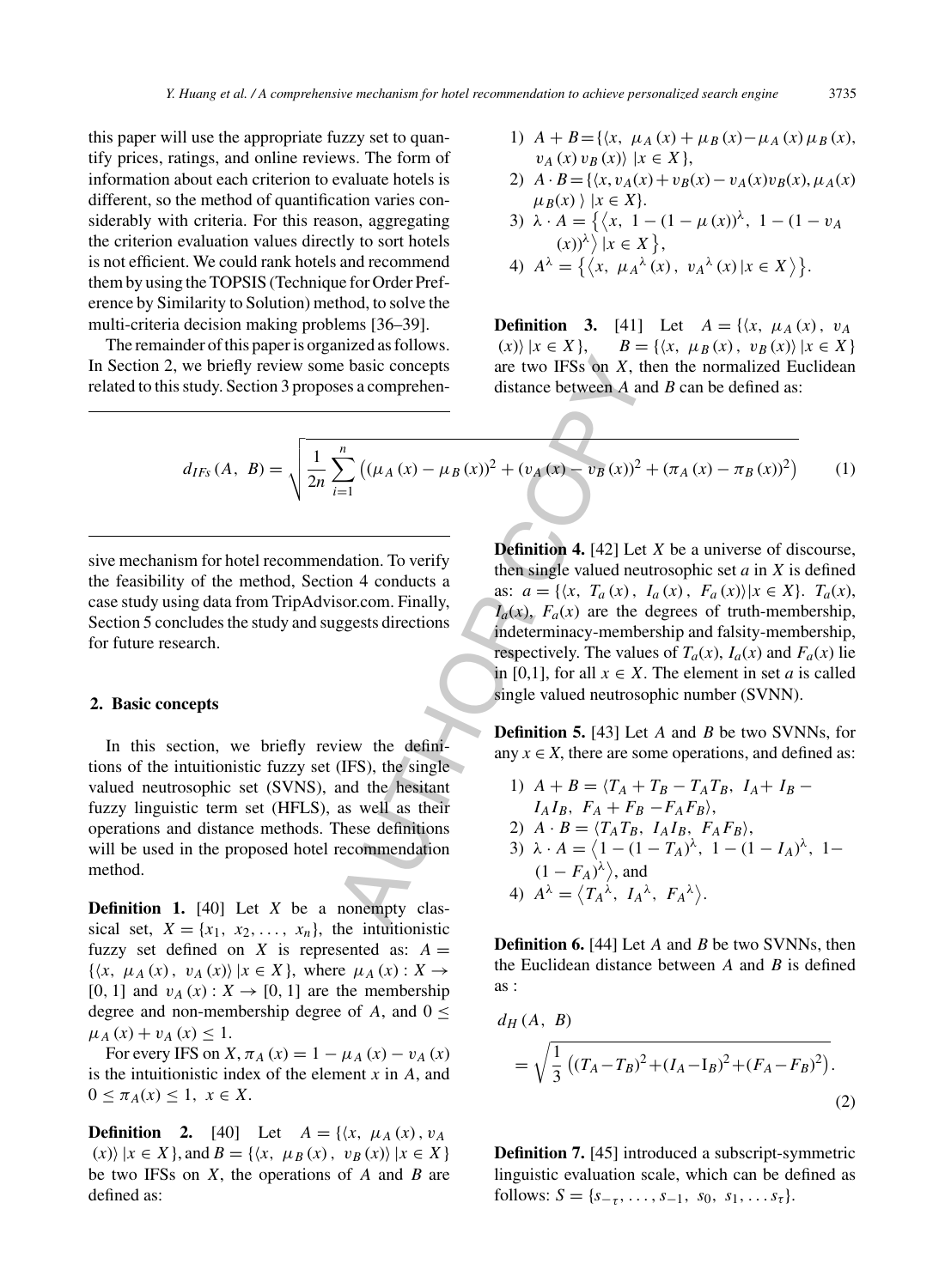**Definition 8.** [45] Let  $s_a$  and  $s_b$  be two linguistic terms, then the distance measure between  $s_a$  and  $s_b$ is:

$$
d(s_a, s_b) = \frac{|a - b|}{2\tau + 1}.
$$
 (3)

**Definition 9.** [46]  $S = \{s_{-\tau}, \ldots, s_{-1}, s_0, s_1, \ldots\}$  $s_{\tau}$  is a linguistic scale set including  $2\tau + 1$  linguistic terms, then a set of finite ordered elements in the set *S* is called a hesitant fuzzy linguistic term set (HFLS), denoted as  $H_S$ :  $H_S = \{s_{\beta i} | s_{\beta i} \in S, i =$ 1*,* 2*,..., n*}, *sβi* is a linguistic term, an element in *H<sub>S</sub>*. *βi* is the subscript of  $s_{\beta i}$ , and  $-\tau \leq \beta i \leq \tau$ . *n* represents the number of elements in *HS*.

**Definition 10.** [47] Let  $H_s^1$  and  $H_s^2$  be two HFLSs, the Hamming distance between  $H_s^1$  and  $H_s^2$  is defined as:

$$
d\left(H_s^1, H_s^2\right) = \frac{1}{n} \sum_{j=1}^n \frac{|\alpha_j - \beta_j|}{2\tau + 1},
$$
 (4)

when the numbers of elements in two sets are different, complement the set with fewer elements.

## **3. A comprehensive mechanism for hotel recommendation**

In this section, we propose a comprehensive hotel recommendation method to improve the performance of search engine. The framework of the proposed method is shown as Fig. 1.

The details of the proposed method will be expatiated in the rest of this section.

#### *3.1. The quantification of user attribute*

In a socialized business environment, users' data have increased exponentially. User's purchasing records, browsing records, ratings, online reviews, tags and other data, to some extent, reflect user's interest, trust, consumption capacity and other personalized information. How to utilize massive unstructured information, to mine user's attribute information accurately and effectively is one of the key issues in this study. In this part, we will introduce the quantification methods for user's attributes in detail.

**User interest.** User interest directly reflects consumer's purchase preference. Mining users' interest



Fig. 1. The framework of the proposed method.

is one of the indispensable steps to provide users with accurate recommendations. This study will extract user interest attribute from user's purchasing records and online reviews.

The steps of interest recognition are as follows.

- $(i)$  For user *u*, gather all titles of hotels user *u* stayed and user's online reviews to form a long text, denoted as *Tu*.
- $\{s_{\beta i} | s_{\beta i} \in S, i = \n\pi, \text{ an element in } \pi \leq \beta i \leq \tau.\n\}$ <br>  $\pi H_S$ .<br>  $\geq \log \log \pi$  be two HFLSs,<br>  $\pi H_S$ .<br>  $\geq \log \log \pi$  be two HFLSs,<br>  $\pi H_S$ .<br>  $\geq \log \log \pi$  is one of the indispension accurate recommendary<br>  $\geq \beta$ .<br>  $\geq \log \pi$  is o (ii) For each long text, eliminate irrelevant words such as stop words and so on, and carry out word segmentation and word frequency statistics. Then, classify the high-frequency words. Because the same interest can be expressed in different ways, it is necessary to sort out the high-frequency words further: classify synonyms into one category, and use each category vocabulary as a feature of user *u*'s interest, the feature of user's interest denoting as *fu*.
	- (iii) For each  $T_u$ , count the frequency of each feature  $f_u$  appearing in the text  $T_u$ , and denote as *frequ*. Thus, the interest attribute for user *u* can be represented by the collection of all the features, represented as  $F(u) =$  ${f<sub>u1</sub>, f<sub>u2</sub>, \ldots, f<sub>ui</sub>, f<sub>un</sub>}, where f<sub>ui</sub> is the$ *i*th feature of interest for user *u*,  $freq(u) =$  ${freq_{u1}, freq_{u2}, \ldots freq_{ui} \ldots, freq_{un}}$  is a set of the frequency corresponding to the feature  $F(u)$ .

**User trust.** At present, the number of users on ecommerce websites is huge. Some users are false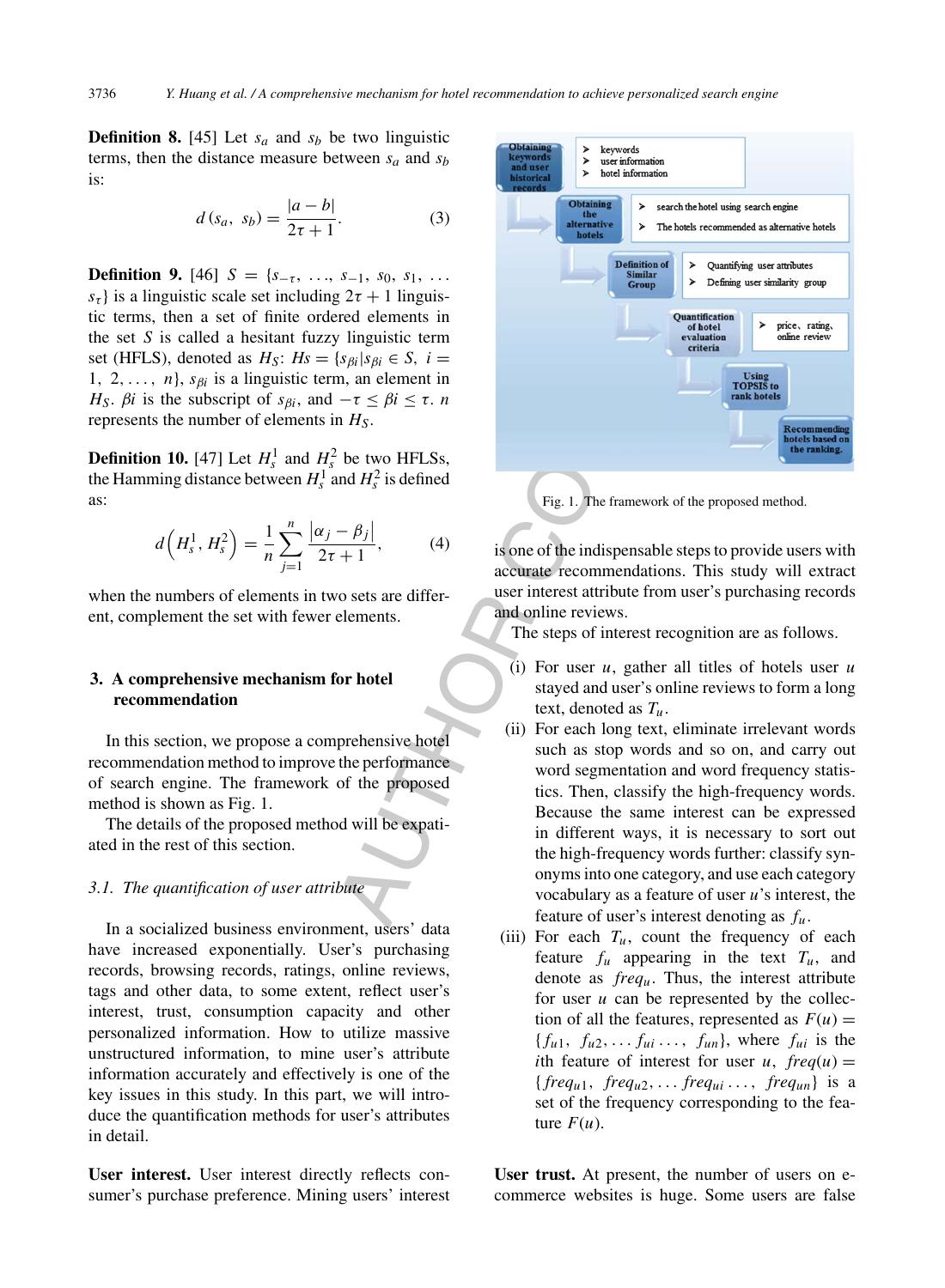

Fig. 2. The mechanism to evaluate user's trust on Tripadvisor.com.

Exerces the murder of user SCR and the mechanisms<br>
discussed in the mechanisms<br>
and the set of the set of the set of the set of the set of the set of the set of the set of the set of the set of the set of the set of the s users, whose purchasing and comment behaviors are irregular and untruthfulness. The online reviews and ratings of these users are unconvincing. Their trust degrees are low, and the recommendations based on the historic records of them are inaccurate. The lower the trust of user, the lower the reliability of the user, and the lower the accuracy of the recommendation based on his historic records. Therefore, the trust of user is also important to the identification of similar group, and the users in similar group are with a high degree of trust. Many e-commerce platforms have the mechanisms to evaluate user's trust, for example, Fig. 2 shows the mechanism to evaluate user's trust on Tripadvisor.com. The more the number of "helpful votes" a single review gets, the more the trustworthy the user possesses. By comparison, some e-commerce platforms do not have the mechanisms to evaluate user's trust.

For the former, there is the standardization of user's trust:

$$
trust_u = \frac{t_u}{max(t)},
$$
 (5)

where  $t_u$  is the trust of user  $u$  on the e-commerce platform,  $max(t)$  is the maximum value in all users' trust. For the latter, the trust quantitative method needs to be further studied in the future.

**User consumption capacity.** Similar users have similar consumption capacities. User's consumption capacity can be reflected by the prices of hotels user has stayed. In this study, we will utilize linguistic term sets to express users' consumption capacities.

Firstly, assume that there is a set *L* of nine linguistic terms *S* to depict the price, where  $L =$ {*s*−4*, s*−3*, s*−2*, s*−1*, s*0*, s*1*, s*2*, s*3*, s*4}, where



Fig. 3. Keywords represented user's interests.

*s*−<sup>4</sup> = "Incomparable Cheap", *s*−<sup>3</sup> = "Significantly Cheap",  $s_{-2}$  = "Cheap",  $s_{-1}$  = "Somewhat Cheap",<br> $s_0$  = "Medially",  $s_1$  = "Somewhat Expensive",  $s_0$  = "Medially",  $s_1$  = "Somewhat Expensive",  $s_2$  = "Expensive",  $s_3$  = "Significantly Expensive" and *s*<sup>4</sup> = "Certainly Expensive".

Secondly, collect the price distributions of different cities, and divide the prices of hotels in each city into 9 levels corresponding to linguistic terms *S*. For the same city, the higher the price of hotel user booked, the stronger the consumption capacity of user. Finally, for each user, consumption capacity is denoted as  $H_u$  in the form of linguistic term sets.

#### *3.2. The definition of similar group*

In this study, we identify consumers with high similarity in terms of interest, trust, and consumption capacity as similar group, and they tend to have a similar purchasing preference.

(1) Generally, the more similar the characteristics of hotels and the aspects when commenting on hotels, the higher the preference similarity between users. The interest preference similarity between target user *u* and the user *v* can be computed as follow:

$$
\begin{aligned} \n\textit{Sim\_int}(u, \ v) \\
&= \begin{cases} \n\sum_{j=1}^{m} (1 - |freq_{uj} - freq_{vj}|) \\
\frac{\sum_{j=1}^{m} (1 - |freq_{uj} - freq_{vj}|)}{max(N_u, N_v)}, \ N_u \neq 0 \text{ and } N_v \neq 0, \\
0, \quad N_u = 0 \text{ or } N_v = 0\n\end{cases} \n\end{aligned}
$$

(6)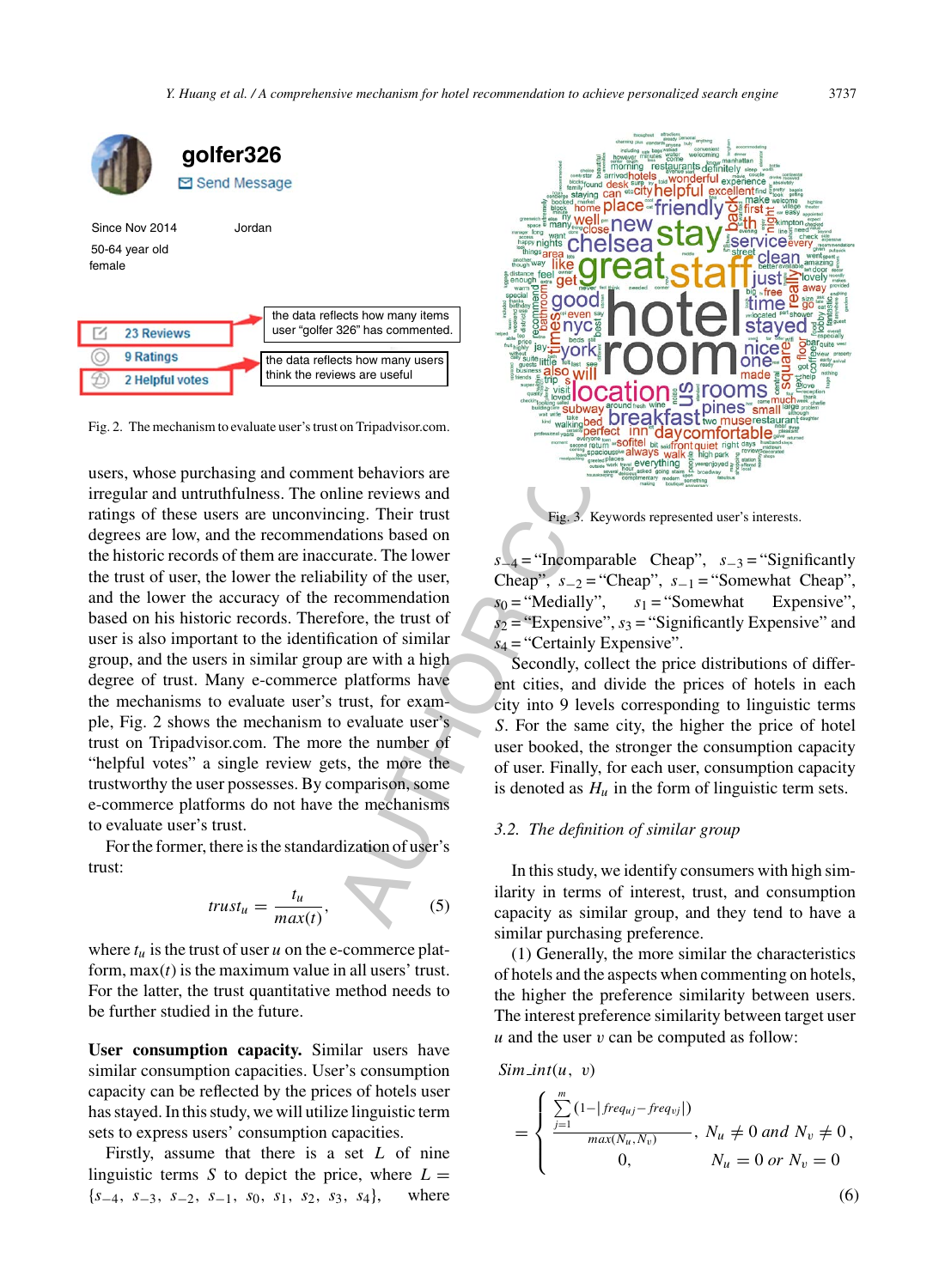where  $N_u$ ,  $N_v$  are the numbers of interest features for user *u* and user *v*; *j* denotes the *j*th common interest feature for user *u* and user *v*; *m* is the total number of common interest features for user *u* and user *v*, *frequj* and *freqvj* are the frequencies of the *j*th common interest feature in user *u* and user *v* interest features, respectively.

(2) The greater the value of user's trust, the more the target user trusts another user, which means the higher the trust similarity degree between target user and the other user. In addition, the greater the trust value of the target user himself, the higher the requirement in trust for the users in the similar group. The method of calculating the trust similarity is shown as:

$$
Sim\_trust(u, v)
$$
  
= 
$$
\frac{(1 + min(trust_u, trust_v)) \times trust_v}{1 + trust(u)},
$$
 (7)

where  $trust_u$ , and  $trust_v$  denote the trust degrees of user *u* and user *v*, min(*trust<sub>u</sub>*, *trust<sub>v</sub>*) is the minimum value in  $trust<sub>u</sub>$ ,  $trust<sub>v</sub>$ .

(3) For user *u* and user *v*, their consumption capacities are denoted as  $H_u$  and  $H_v$ , then the consumption capacity similarity between them is defined as

$$
sim_{\mathcal{L}}(H_u, H_v) = 1 - d(H_u, H_v).
$$
 (8)

Then, for user  $u$  and user  $v$ , the comprehensive similarity is calculated as follow:

$$
\begin{aligned} \textit{Sim\_all (u v)}\\ &= \frac{\textit{Sim\_int (u, v)} + \textit{Sim\_trust (u, v)} + \textit{Sim\_c (H_u, H_v)}}{3}. \end{aligned}
$$
\n
$$
\tag{9}
$$

According to the comprehensive similarity of users, we divide the users into three groups:

- Similar group  $(G_1)$ : the user whose user similarity is higher than  $\theta_1$  is a member of similar group.
- Weak similar group  $(G_2)$ : the user whose user similarity is less than  $\theta_1$  and higher than  $\theta_2$  is a member of weak similar group.
- Dissimilar group  $(G_3)$ : the user whose user similarity is less than  $\theta_2$  is a member of dissimilar group.

The equation to identify each group is as follows:

$$
G_1 = \{v \mid \text{sim\_all}(u, v) > \theta_1\},\tag{10}
$$

$$
G_2 = \{v \,|\, \theta_2 < \sin\, all \,(u, \,v) < \theta_1\},\tag{11}
$$

$$
G_3 = \{v \, | \, \text{sim\_all}(u, \ v) < \theta_2 \} \,. \tag{12}
$$

In this study, for  $G_1$ ,  $G_2$ ,  $G_3$ , the weight of each group is defined as follow:

$$
w_i = \frac{\text{sim} \text{average}(u, G_i)}{\sum\limits_{l=1}^{3} \text{sim} \text{average}(u, G_i)},
$$
(13)

where user *u* is the target user,  $sim\_average(u, G<sub>i</sub>)$ is the average of the similarities between members in group *Gi* and the target user.

## *3.3. The quantification of hotel evaluation criteria*

In order to improve the accuracy of recommendations, this study comprehensively considers three factors, which are rating, online reviews and price as hotel evaluation criteria.

Example the require-<br>
anity is shown as:<br>  $\begin{array}{ll}\n \text{with } \mathbf{r} \text{ is shown as:}\n \end{array}$   $\begin{array}{ll}\n \text{and } \mathbf{r} \text{ is shown as:}\n \end{array}$   $\begin{array}{ll}\n \text{and } \mathbf{r} \text{ is given by } \mathbf{r} \text{ is given by } \mathbf{r} \text{ is given by } \mathbf{r} \text{ is given by } \mathbf{r} \text{ is given by } \mathbf{r} \text{ is given by } \mathbf{r} \text{ is given by } \math$ **Rating.** The rating reflects the satisfaction degree of a user towards a hotel. For a hotel, some users rate it with high value, while others give low ratings. Simply seeking the average rating of all users just reflects little information. In order to retain the rating preferences of different users for the hotel as much as possible, for each group, we use an intuitive fuzzy number to express the satisfaction of group towards hotel.

$$
IF(G_i) = {\langle \mu(G_i), \ v(G_i) \rangle}.
$$
 (14)

In most of the electronic commerce platforms, the rating scale ranges from 1 to 5. A score of 4 or 5 represents that the user likes the hotel, and a score of 1 or 2 represents that the user does not like the hotel. Therefore, when the scale is in the range of 1 to 5, the ratios of ratings above 3 and less than 3 in the group indicate that the degree of membership and the degree of non-membership towards hotel. *G*<sup>1</sup> represents similar groups.  $G_2$  means weak similar group and *G*<sup>3</sup> means dissimilar group.

Compared to users with low similarity, users with high similarity have a greater impact on the purchasing decision of target user. The ratings and online reviews of similar group are more important than those of weak similar group or dissimilar group are. For each group  $(G_1, G_2, G_3)$ , we can calculate their weights based on Equation (13). By giving different groups different weights, it not only makes the result more accurate than directly calculating the average of all users' ratings and online reviews, but also makes the recommendation result personalized.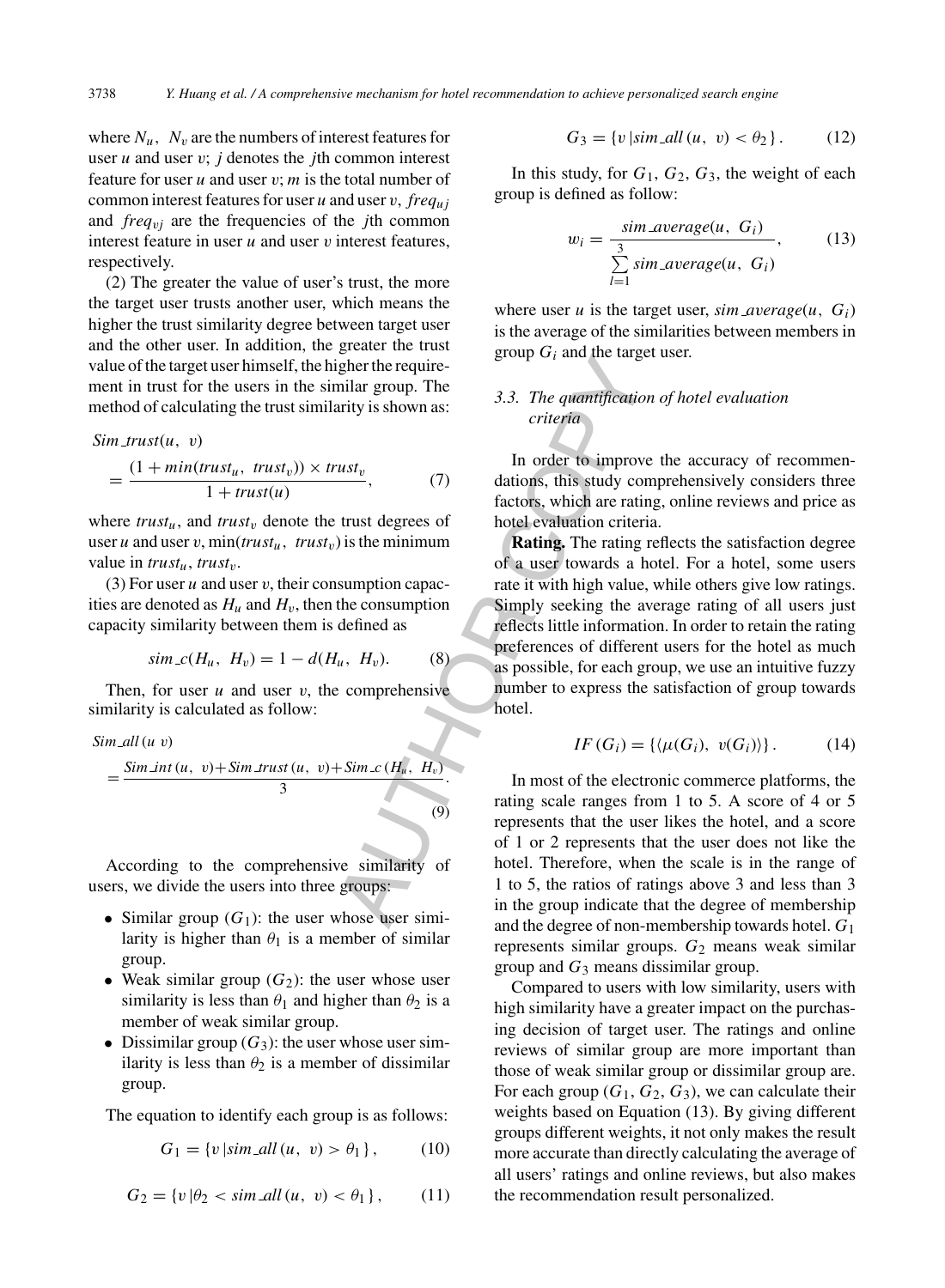The comprehensive rating for all users towards the hotel is *IF*(*G*):

$$
IF(G) = \sum_{i=1}^{3} w_i IF(G_i).
$$
 (15)

**Online reviews.** Because one online review may have positive, neutral and negative evaluations at the same time. In order to depict online reviews appropriately and reduce the loss of information, we use single valued neutrosophic numbers to express online reviews. According to the definition of SVNNs, the online review of user  $u$  on the hotel  $i$  is expressed as  $\tilde{R}_{ui} = \langle T_{ui}, I_{ui}, F_{ui} \rangle$ . *T* indicates the positive degree of the positive online review, and *I* indicates the neutral degree of the neutral online review and *F* indicates the negative degree of the negative online review.

Further, we regard all users in the same group as one virtual user. Then the online reviews of users in the same group are regarded as one online review. The online review for group  $G_i$  is denoted as:

$$
\tilde{R}(G_i) = \langle T(G_i), I(G_i), F(G_i) \rangle. \qquad (16)
$$

Then all users' online reviews are calculated as:

$$
\tilde{R}(G) = \sum_{i=1}^{3} w_i \tilde{R}(G_i).
$$
 (17)

**Price.** The quantitation method of price is similar to that of consumption capacity in Section 3.1. First, define the set of linguistic terms that represent the price. Assume that there is a set *S* of nine linguistic terms to depict the price, where  $S =$ {*s*−4*, s*−3*, s*−2*, s*−1*, s*0*, s*1*, s*2*, s*3*, s*4}, *s*−4= *s*−3 = "Significantly Cheap", *s*−<sup>2</sup> = "Cheap", *s*−<sup>1</sup> = "Somewhat Cheap",  $s_0$  = "Medially ",  $s_1$  = "Somewhat Expensive",  $s_2$  = "Expensive",  $s_3$  = "Significantly Expensive" and  $s_4$  = "Certainly Expensive". Then, collect the price distribution of hotels in each city, and divide the price into 9 levels corresponding to the price linguistic term of each city. The price of each hotel can be expressed as a linguistic term, and denoted as *sβ*. Let the evaluation of price for hotel *i* be denoted as *Pi*:

$$
P_i = 1 - \frac{|s_\alpha - s_\beta|}{9},\tag{18}
$$

where  $s_{\alpha}$  is a linguistic term,  $\alpha$  is the average value of subscripts in the linguistic term set which is used to express the target user's consumption capacity.

## *3.4. The model of recommendation based on TOPSIS*

Because the expressions of three criteria to evaluate hotels are different, criterion values cannot be aggregated directly by aggregation operators. The TOPSIS method aggregates all criteria based on distance measure, and sorts the alternatives according to the degree of closeness. There is no special requirement for the data form of each criterion value. In this part, we will sort hotels by TOPSIS method and form final recommended list. The following are the steps:

(1) Obtain the positive ideal solution and the negative ideal solution.

to expression and of SVNNs, the<br>
of SVNNs, the<br>
of closeness. There is<br>
data form of each critical<br>
these the positive<br>  $x_i$ , and I indicates<br>
in erview and F<br>  $x_i$  and I indicates<br>
in erview and F<br>  $x_i$  and I indicates<br> The positive ideal solution consists of the positive ideal value of each criterion, and the negative ideal solution consists of the negative ideal value of each criterion. For the criterion of rating, the positive ideal value is  $(1, 0)$ , which means all users have high ratings on hotel (4 or 5, in a scale of 1–5). For the criterion of online review, the positive ideal value is  $(1, 0, 0)$ , which means all online reviews contains only positive comments, in which the positive-membership degree of the online review is equal to 1. For the criterion of price, the positive ideal value is 1, which means the similarity between the price of hotel and the consumption capacity of user is 1. The negative ideal value is completely opposite to the positive ideal value under each criterion.

Then, the positive ideal solution  $A^+$  and the negative ideal solution *A*<sup>−</sup> are descripted as follows:

$$
A^{+} = \{ \langle 1, 0 \rangle, \langle 1, 0, 0 \rangle, 1 \}, \tag{19}
$$

$$
A^{-} = \{ \langle 0, 1 \rangle, \langle 0, 1, 1 \rangle, 0 \}.
$$
 (20)

(2) Calculate the distance. For each alternative hotel, calculate the distance between each alternative and the positive ideal solution  $D_i^+$ , as well as the distances between each alternative and the negative ideal solution  $D_i^-$ . For the criteria rating, online reviews and price, the distances can be calculated based on Equations  $(1, 2 \text{ and } 4)$ .

(3) Calculate the *Close Index Ci*.

$$
C_i = \frac{D_i^-}{D_i^+ + D_i^-}.\tag{21}
$$

Rank hotels based on *Close Index*. The greater the value of hotel's *Close Index*, the higher the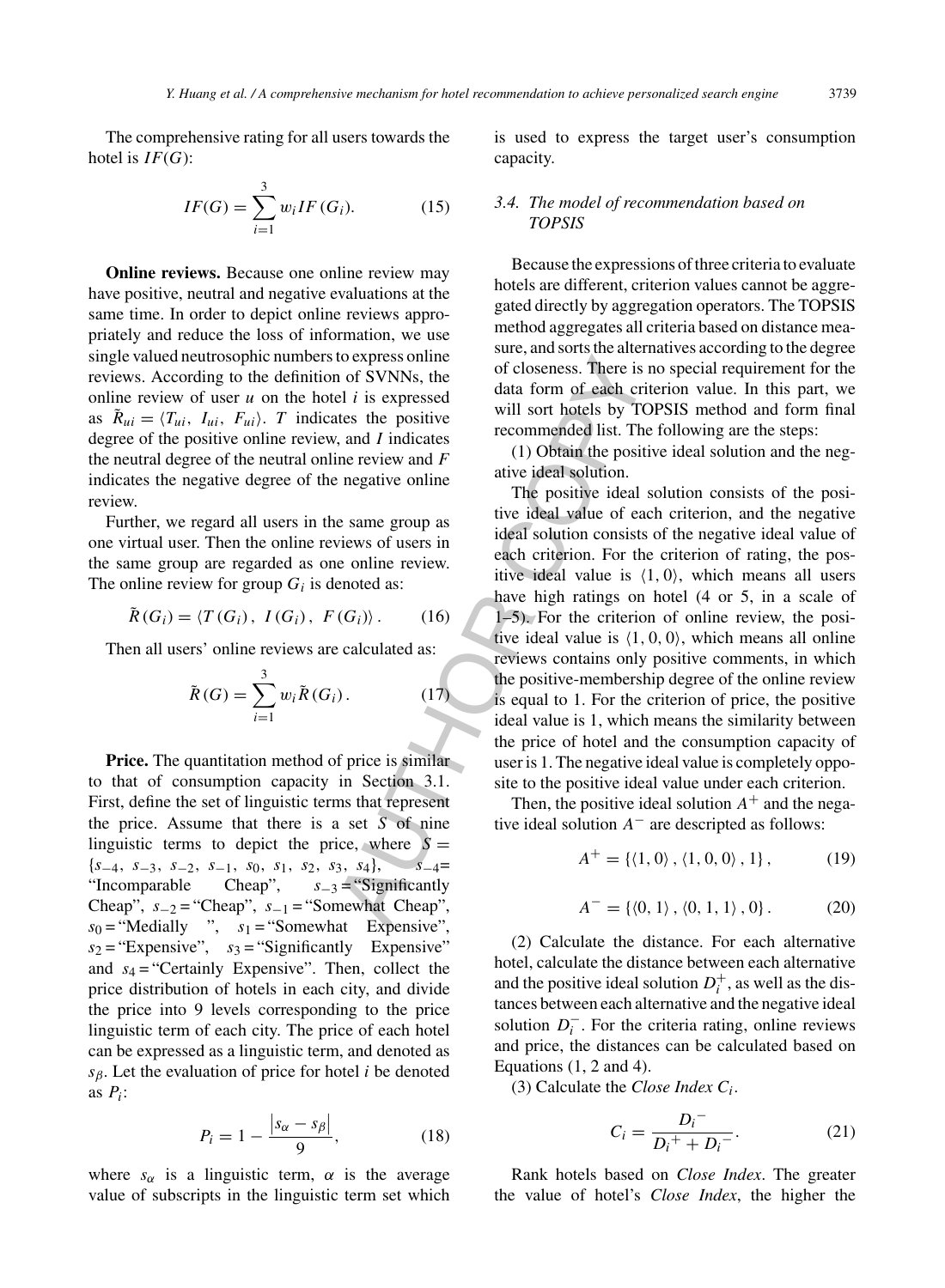recommended ranking of hotel. Then recommend the hotels to the target user *u* based on the new ranking list.

#### *3.5. The process of recommendation*

In this part, we will introduce the process of mechanism for hotel recommendation to achieve personalized search engine based on the researches we had discussed. The proposed approach is comprised of the following steps:

**Step 1:** Obtain the alternative hotels. Using search engine on e-commerce platform to filter the hotels based on the keywords entered by the target user.

**Step 2:** Identify similar group for the target user. According to the user's historical records and the similar group identification method proposed in 3.2. For each pair of users, calculate the similarity using Equations (6–9), and divide users into three groups.

**Step 3:** Calculate the weight of each group according to Equation (13).

**Step 4:** Calculate hotel evaluation values under three criteria: price, rating, online review based on the methods proposed in Section 3.3.

**Step 5:** Use the TOPSIS method to rank the alternatives according to Section 3.4. Bigger values of *Close Index* are associated with higher ranking.

**Step 6:** Recommend the hotels based on the ranking list in step 5 to the target user.

## **4. A case study based on Tripadvisor.com**

A case study is conducted in order to validate the efficiency and applicability of the proposed method on e-commerce website recommender problems.

## *4.1. Dataset*

In this section, we use the data collected from Tripadvisor.com, which is a travel-sharing site where users can comment on hotels they have lived in, attractions they have visited and foods they have eaten. In this case study, we assume that the target user's demand is to order a hotel in London by searching for the keyword "London hotel". Then we randomly select 10 hotels in the recommended list of

Table 1 Alternative hotels for recommendation

| Hotel                  | R1 | R <sub>2</sub> | price | Pi             | rating |
|------------------------|----|----------------|-------|----------------|--------|
| Hotel 41               |    |                | 4274  | s <sub>2</sub> | 5      |
| Milestone Hotel        | 2  | 3              | 6978  | S <sub>4</sub> | 5      |
| Montcalm Hotel         | 3  | 8              | 2891  | s <sub>2</sub> | 5      |
| Haymarket Hotel        | 4  | 10             | 14937 | S <sub>4</sub> | 5      |
| Four Seasons Hotel     | 5  | 15             | 7408  | S <sub>4</sub> | 5      |
| The Dorchester         | 6  | 37             | 5783  | S <sub>3</sub> | 5      |
| The Capital Hotel      | 7  | 42             | 3070  | S <sub>1</sub> | 5      |
| <b>Ampersand Hotel</b> | 8  | 47             | 2795  | S <sub>0</sub> | 4.5    |
| Venture Hostel         | 9  | 690            | 241   | $S_{-4}$       | 3.5    |
| Euro Queens Hotel      | 10 | 922            | 430   | $S_{-4}$       | 2.5    |
|                        |    |                |       |                |        |

|  | Table 2 |                                |
|--|---------|--------------------------------|
|  |         | A sample of users' information |

| User        | number | vote | $t_{\mu}$ | trust <sub>u</sub> |
|-------------|--------|------|-----------|--------------------|
| brooket986  |        |      | 0.3333    | 0.0238             |
| chickenlips |        | 2    |           | 0.0714             |
| $Zena \nB$  | 13     | 12   | 0.9231    | 0.0659             |
|             | .      | .    |           |                    |
| Ronae F     |        |      |           |                    |
|             |        |      |           |                    |

search engine as alternative hotels and collect basic information about 10 hotels. For each hotel, we collect 20 users' ratings and online reviews. We use these data as the test set. Besides, we collect user's information and historical comment records about hotels for each user, which are used as the training set.

Filter the hotels<br>
the target user.<br>
the target user.<br>
the target user.<br>
the target user.<br>
the target user.<br>
The target user.<br>
The target user.<br>
The model of the correct of the control of the proposed in 3.2.<br>
The model of Table 1 displays the 10 hotels' information. The first column is the name of hotel, the second one is hotel's ranking in 10 hotels, the third column is hotel's ranking in all London' hotels based on search engine, the fourth one is hotel's price, and the sixth one is hotel's overall rating. Table 2 shows the user' information, in which the first column is user's name, the second column is the number of hotels that the user comments, the third column is the number of other users that consider the user's comments is helpful, the fourth and fifth columns are the original and standardized trusts of user on Tripadvisor.com. Table 3 is a sample about the detailed records of users' comments on hotels. Since there is too much text in online reviews and hotels descriptions, it is not shown here. In Table 3, the first column is user's ID, the second column is the hotel the user commented on, the third column shows user's rating to the hotel and the fourth and fifth columns show the price and city of hotel.

#### *4.2. Result*

Firstly, we identify users' attributes of interest, trust and consumption capacity, respectively. The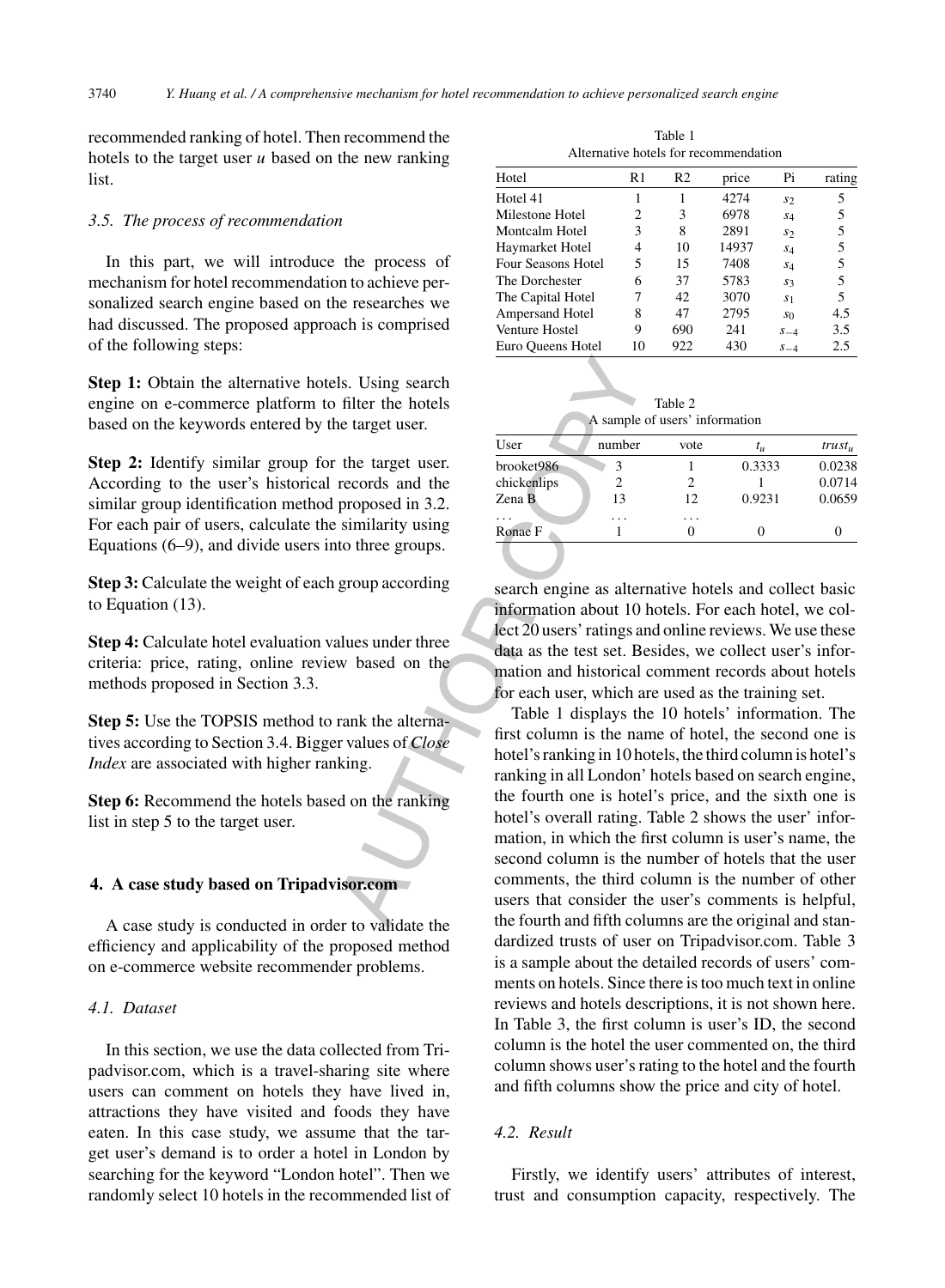|         | A sample about the detail records of users commented on hotels |        |       |               |
|---------|----------------------------------------------------------------|--------|-------|---------------|
| User ID | hotel                                                          | rating | price | City of hotel |
| 3       | Oakley Hall Hotel                                              | 4      | 1393  | Hampshire     |
| 3       | The Savoy                                                      | 5      | 3579  | London        |
| 3       | <b>Flemings Mayfair</b>                                        | 5      | 2100  | London        |
| 5       | Kahala Hotel                                                   | 5      | 3876  | Honolulu      |
| .5      | Milestone Hotel                                                | 5      | 3093  | London        |
|         |                                                                |        |       |               |
| 198     | Disneyland Hotel                                               | 5      | 1585  | Hong Kong     |
| 198     | <b>Hotel Boss</b>                                              | 3      | 542   | Singapore     |

Table 3 A sample about the detail records of users commented on hotels



Fig. 4. The hotel's price distribution.

trust attribute has been standardized according to the third column in Table 2 and the standardized trust for user is shown in the fourth column in Table 2. Based on the online reviews and hotels descriptions, the keywords used to represent the users' interests are displayed in Fig. 3, the larger the size of a word, the higher the frequency.

The consumption capacity of the user can be obtained from the data in the fourth column in Table 3. We compare the hotel's price distribution in several cities, as Fig. 4. It is obvious that the price distributions in different cities are evidently distinct, the linguistic terms corresponding to the same price may be different.

Then for each user, we calculate the similarity with other users based on Equations (6–9) proposed in Section 3.3. A part of the results is shown in Table 4. The first column is the users' ID, the second to fourth columns are these users' similarities with user 1 in interests, trust, and consumption capacity. The fifth column is the overall similarity. Because user 1 has no historical records, the similarities between him and the others in interests and consumption capacity are zero.

Table 4 A part of results about the user similarity

| User ID | S1 | S2     | S <sub>3</sub> | S4       |
|---------|----|--------|----------------|----------|
| 2       |    | 0.0714 |                | 0.02381  |
| 3       |    | 0.0659 |                | 0.021978 |
| 4       |    | 0.1428 |                | 0.047619 |
| 5       |    | 0.0396 |                | 0.013228 |

Table 5 The results about similarity groups

| User ID | G1                  | G2              | G <sub>3</sub>            |
|---------|---------------------|-----------------|---------------------------|
|         | 2, 3, 9, 13, 14, 19 | 5,8,11,12,16,18 | 4, 6, 7, 10, 15, 17, 20   |
| 2       | 1, 3, 9, 13, 14, 19 | 5,8,11,12,16,18 | 4, 6, 7, 10, 15, 17, 20   |
| 3       | 2, 3, 5, 7, 14, 20  | 6,8,9,12,13,19  | 4, 10, 11, 15, 16, 17, 18 |

|                     | 1                                | 2, 3, 9, 13, 14, 19                                  |                | 5,8,11,12,16,18     |                |                |                |                          | 4, 6, 7, 10, 15, 17, 20   |                |              |
|---------------------|----------------------------------|------------------------------------------------------|----------------|---------------------|----------------|----------------|----------------|--------------------------|---------------------------|----------------|--------------|
|                     | $\overline{c}$                   | 1,3,9,13,14,19                                       |                | 5,8,11,12,16,18     |                |                |                |                          | 4, 6, 7, 10, 15, 17, 20   |                |              |
|                     | 3                                | 2,3,5,7,14,20                                        |                | 6,8,9,12,13,19      |                |                |                |                          | 4, 10, 11, 15, 16, 17, 18 |                |              |
|                     |                                  |                                                      |                | Table 6             |                |                |                |                          |                           |                |              |
|                     |                                  | The ranking of each hotel for users                  |                |                     |                |                |                |                          |                           |                |              |
|                     |                                  | Hotel                                                |                |                     |                |                |                |                          |                           |                |              |
|                     | User ID                          | 1                                                    | $\overline{2}$ | 3                   | 4              | 5              | 6              | 7                        | 8                         | 9              | 10           |
|                     |                                  |                                                      |                |                     |                |                |                |                          |                           |                |              |
|                     | 1                                | $\overline{4}$                                       | $\tau$         | $\mathbf{1}$        | 8              | 6              | 5              | 3                        | $\overline{c}$            | 9              | 10           |
|                     | $\overline{c}$<br>$\overline{3}$ | 4<br>4                                               | 7<br>8         | 1<br>$\overline{2}$ | 8<br>7         | 6<br>6         | 5<br>5         | 3<br>$\mathbf{1}$        | $\overline{c}$<br>3       | 9<br>9         | 10<br>10     |
|                     | 4                                | $\overline{4}$                                       | 7              | $\mathbf{1}$        | 8              | 6              | 5              | 3                        | $\overline{c}$            | 9              | 10           |
|                     | 5                                | 1                                                    | 5              | $\overline{4}$      | 6              | 8              | $\overline{2}$ | 3                        | 7                         | 9              | 10           |
|                     | 28                               | 5                                                    | $\overline{2}$ | 7                   | 3              | $\overline{4}$ | $\mathbf{1}$   | 6                        | 8                         | 9              | 10           |
| 400<br>300          | 43                               | $\overline{4}$                                       | $\overline{7}$ | 1.5                 | 6              | 8              | 5              | 3                        | 1.5                       | 9              | 10           |
|                     | 65                               | 4                                                    | $\overline{7}$ | 3                   | 8              | 6              | 5              | $\mathbf{1}$             | $\overline{c}$            | 9              | 10           |
| bution.             | 97                               | 3                                                    | $\overline{4}$ | 7                   | $\overline{c}$ | 5              | $\mathbf{1}$   | 6                        | 8                         | 9              | 10           |
|                     | 101                              | 1                                                    | 5              | 8                   | 6              | $\overline{4}$ | $\overline{c}$ | 3                        | 7                         | 9              | 10           |
| according to the    | 121                              | $\overline{\mathbf{4}}$                              | 6              | 1                   | $\overline{7}$ | 8              | 5              | 3                        | $\overline{c}$            | 9              | 10           |
| andardized trust    | 141                              | $\overline{4}$                                       | 8              | 1                   | 7              | 6              | 5              | 3                        | $\overline{2}$            | 9              | 10           |
|                     | 161                              | 6                                                    | 8              | 1                   | $\overline{4}$ | 10             | $\tau$         | $\overline{\phantom{0}}$ | 3                         | $\overline{c}$ | 9            |
| umn in Table 2.     | 181                              | 5                                                    | 10             | 3                   | 8              | 9              | 7              | 6                        | $\overline{4}$            | $\overline{c}$ | $\mathbf{1}$ |
| tels descriptions,  |                                  |                                                      |                |                     |                |                |                |                          |                           |                |              |
| sers' interests are |                                  |                                                      |                |                     |                |                |                |                          |                           |                |              |
| ze of a word, the   |                                  | Then, for a target user, for each item, the users    |                |                     |                |                |                |                          |                           |                |              |
|                     |                                  | who have evaluated the hotel can be divided into     |                |                     |                |                |                |                          |                           |                |              |
| he user can be      |                                  | three groups. A part of the results is displayed in  |                |                     |                |                |                |                          |                           |                |              |
| olumn in Table 3.   |                                  | Table 5. Similarly, the first column is user ID, the |                |                     |                |                |                |                          |                           |                |              |
| bution in several   |                                  | second to the fourth column are the users belongs    |                |                     |                |                |                |                          |                           |                |              |
|                     |                                  |                                                      |                |                     |                |                |                |                          |                           |                |              |
| the price distri-   |                                  | to similar group, weak similar group and dissimilar  |                |                     |                |                |                |                          |                           |                |              |

Then, for a target user, for each item, the users who have evaluated the hotel can be divided into three groups. A part of the results is displayed in Table 5. Similarly, the first column is user ID, the second to the fourth column are the users belongs to similar group, weak similar group and dissimilar group, respectively.

Then based on the method proposed in Section 3.4, each user can obtain a personalized recommended list for hotel. The details are display in Table 6. In Table 6, rows 2 to 6 are 10 hotels' rankings for users 1 to 5 who booked the 41 hotel. For each of the remaining nine hotels, we select one user who have commented on the hotel, and display the 10 hotels' ranking for these users as rows 7 to 15. In search engine, the ranking of these 10 hotels is {1, 2, 3, 4, 5, 6, 7, 8, 9 10} for all users. The result in Table 6 indicates that the ranking lists of these 10 hotels for most users are different.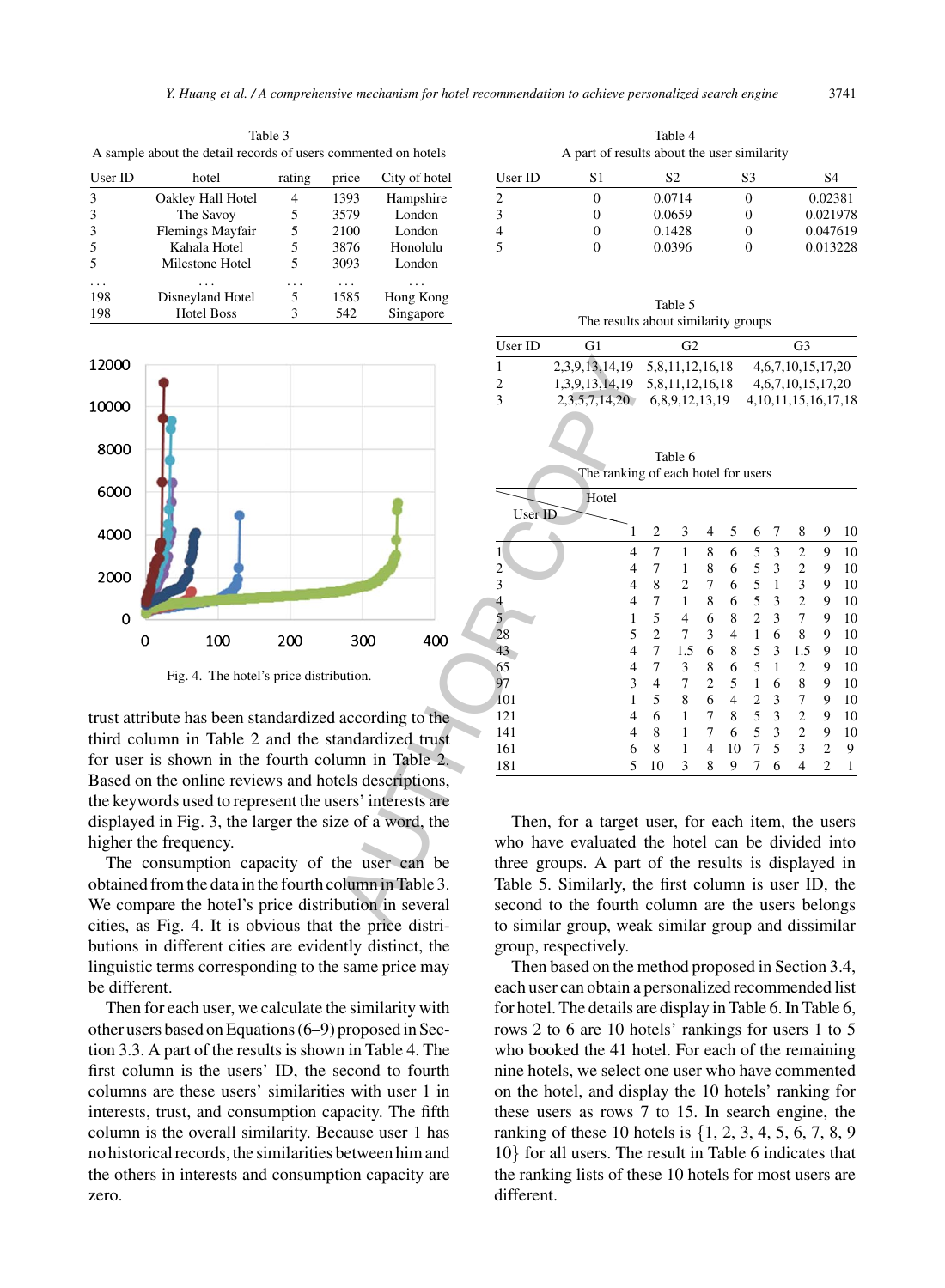

Fig. 5. The *Precision* with the change of *n*.

#### *4.3. Discussion*

From Tables 4 to 6, for all users, the proposed method has the ability to calculate their similarities with other users, to identify their similar groups and to provide them a personalized recommended list. The feasibility of proposed hotel recommendation method has been illustrated. What's more, the results in Table 6 illustrate that the proposed mechanism used for search engine can provide personalized list for users.

In the next step, we will discuss the accuracy of the proposed method. In this study, we use the index of *Precision* to measure the accuracy. *Precision* is the ratio of the items the user liked to all the recommended items in the recommended items [48]. Because in the test set, only one hotel per user has been ordered, there is a fine-turning for the definition of *Precision*. In this study, we consider the recommendation is successful when the ranking of hotel user ordered is top-*n* (where *n* is the threshold) among all hotels. Therefore, the *Precision* is the percentage of providing successful recommendation to all users. The calculation of *Precision* is shown as:

$$
Precision = \frac{N(s)}{N},\tag{22}
$$

where  $N(s)$  is the number of providing successful recommendation, and *N* is the total number of providing recommendation.

We calculate the *Precision* of the proposed method (model 1) and search engine currently used in Tripadvisor.com (model 2). Figure 5 exhibits the *Precisions* with the change of *n* for two methods.

From Fig. 5, it is obvious that the *Precisions* of the proposed method are always greater than that of model 2. That is to say, the accuracy of the proposed method is improved comparing to the search engine currently used in Tripadvisor.com.



Fig. 6. The *precision* after eliminating the users who ordered the  $top-\alpha$  hotels.

ange of *n*.<br>
Fig. 6. The *precision* after<br>
top- $\alpha$  hotels.<br>
The hotel's ranking<br>
their similarities<br>
milar groups and<br>
the same for a long pe<br>
commended list.<br>
the accuracy of mode<br>
hotel's is always high<br>
more, the re The hotel's ranking in search engine will remain the same for a long period. For the user we collected, the accuracy of model 1 for users who booked top hotels is always higher than that for the user who booked bottom hotels. For instance, for users who booked hotel 1, the *Precision* of model 2 is equal to 1, while the *Precision* of model 2 for users who booked hotel 10 is equal to 0. The *Precision* is extremely unstable for users with different preferences on booking hotels. Therefore, we analyze the *Precision* for different users with different preferences. Figure 6 shows the *Precision* after eliminating the users who ordered the top- $\alpha$  hotels (where  $\alpha$  is a threshold). For example, when  $\alpha = 1$ , it means that we just calculate the *Precisions* for users who booked hotels 2 to hotel 10. The results of Model 1(a) and model 2(a) show the *Precisions* for model 1 and model 2 respectively when the value of  $n$  is 5. The results of Model 1(b) and model 2(b) show the *Precisions* for model 1 and model 2 respectively when the value of *n* is 3. The results of model 1(c) and model 2(c) show the *Precisions* for model 1 and model 2 respectively when the value of  $n$  is 1. Consistent with the results in Fig. 5, the *Precisions* of the proposed method are always greater than those of search engine used in Tripadvisor.com whatever the value of *n* or  $\alpha$  is. In Fig. 6, we can observe that the precisions are zero for the users who prefer the bottom-5 hotel whatever the value of *n* is. However, the proposed method has stable performance. The result further proves the deficiency of the hotel recommended list generated by search engine, and indicates that the proposed method can provide users accurate and personalized hotel recommended list.

> To go a step further, we discuss the accuracy for cold start users. The *Precision*s are presented as (in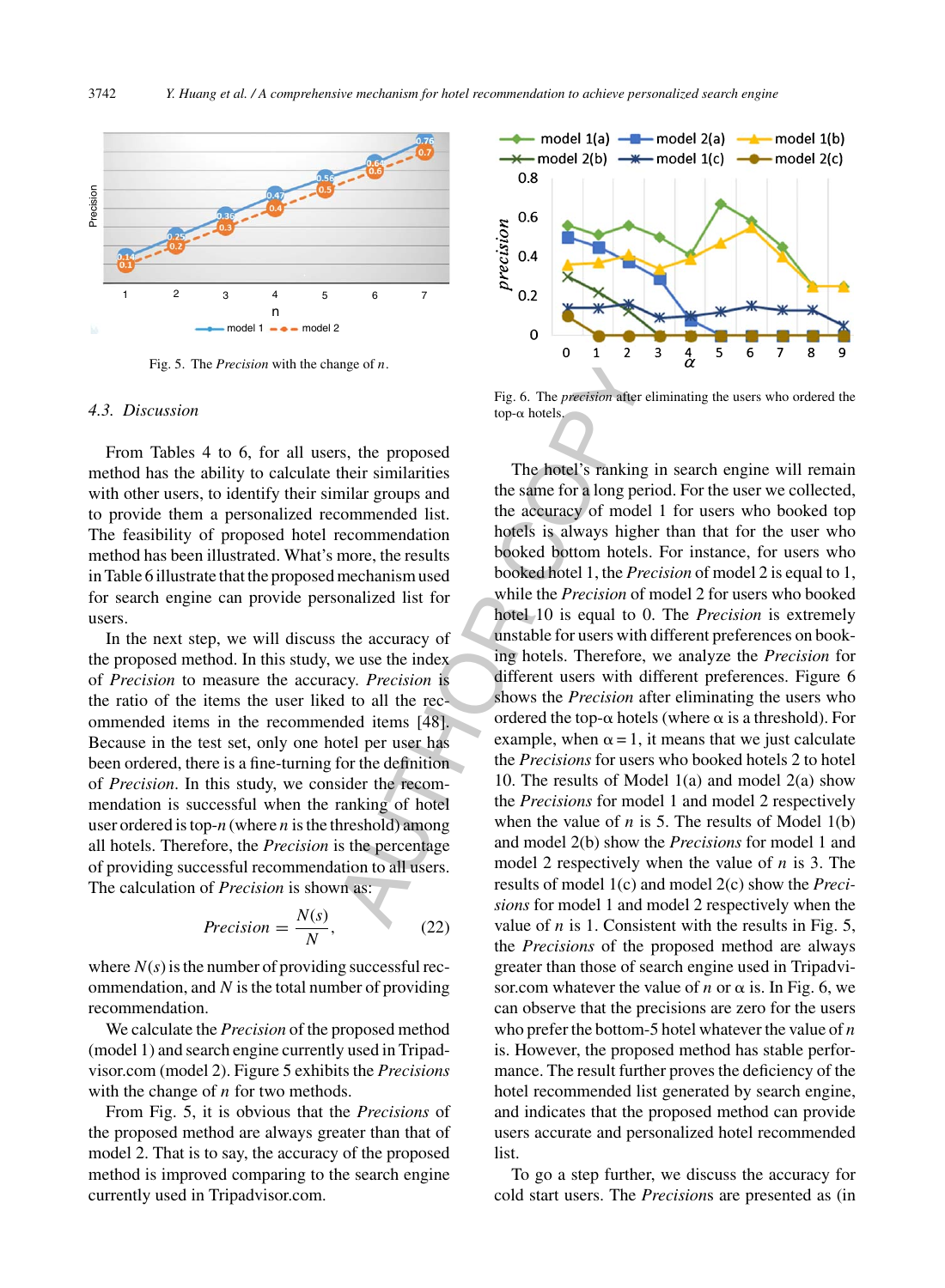| тавне 7<br>The precision for cold start users |         |         |  |  |  |
|-----------------------------------------------|---------|---------|--|--|--|
| Number of<br>historical record                | model 1 | model 2 |  |  |  |
| $\Omega$                                      | 0.39    | 0.25    |  |  |  |
|                                               | 0.67    | 0.43    |  |  |  |
| $\overline{c}$                                | 0.51    | 0.39    |  |  |  |
| $\mathbf{3}$                                  | 0.51    | 0.35    |  |  |  |

 $T<sub>T</sub>$ 

this part,  $n = 5$ ). In the same way, the *Precisions* of model 1 are greater than those of model 2, and when user has one historical record, the *Precision* of model 1 is significantly greater than that of model 2. The results in Table 7 prove that the accuracy of the proposed method is improved for cold start users, too.

#### **5. Conclusion and future works**

**Example 18**<br>
Example 18 and 2. The<br>
uracy of the pro-<br>
start users, too. This work was supp<br>
Science Foundation of<br>
the pro-<br>
Start users, too. This work was supp<br>
Science Foundation of<br>
the performance of<br>
the performan This study proposed a comprehensive method for hotel recommendation to modify the performance of search engine to deal with the problem that search engine cannot provide personalized hotel recommended list. The proposed method considered users' individualized preferences from the aspects of user interest, user trust and user consumption capacity and divided users into three groups. Besides, compared to traditional method, in this paper, we evaluated hotel in the criteria price rating and online reviews, which can provide a more precise recommendation than using a single criterion. For the criteria of rating and online reviews, we gave different weights to different groups. For the criterion of price, we considered user's consumption capacity for hotel. In order to ensure the accuracy of the proposed mechanism, we proposed the methods to quantify user attribute and hotel evaluation criteria by using fuzzy theory to express information more efficient. What's more, we utilized TOPSIS method to solve the problem. A case study based on Tripadvisor.com was conducted to verify the feasibility and efficiency of the proposed method. The results of the case study illustrated the proposed method can achieve personalized recommendations, and improve the accuracy of search engine.

There are also some limitations in this study. For instance, in the actual decision-making process, there are many factors affect decision of different consumers, and here we only consider three most important ones. Besides, because in the section of quantifying trust, we just give the method for the e-commerce platforms that have the trust evaluation

system, the application of the proposed method is limited.

In future research, we will explore some other factors that affect decision-making to different users in different cases to improve the accuracy of recommendation. In addition, the quantification methods of user attributes and hotel evaluation criteria also need to be further improved. Finally, we will apply this method in practice in various fields such as movie recommendation.

#### **Acknowledgments**

This work was supported by the National Natural Science Foundation of China (No. 71501192).

## **References**

- [1] T. Chen, Ubiquitous hotel recommendation using a fuzzyweighted-average and backpropagation-network approach, *International Journal of Intelligent Systems* **32**(4) (2017), 316–341.
- [2] Y. Zhang, T. Lei and Z. Qin, A service recommendation algorithm based on modeling of dynamic and diverse demands, *International Journal of Web Services Research* **15**(1) (2018), 47–70.
- [3] C.M. Barbu and J. Ziegler, Co-Staying: A social network for increasing the trustworthiness of hotel recommendations, *Rec Tour* **2017** (2017), 35–39.
- [4] H.-G. Peng, H.-Y. Zhang and J.-Q. Wang, Cloud decision support model for selecting hotels on TripAdvisor. com with probabilistic linguistic information, *International Journal of Hospitality Management* **68** (2018), 124–138.
- [5] K. Takuma, J. Yamamoto, S. Kamei and S. Fujita, A hotel recommendation system based on reviews: What do you attach importance to? *In: Fourth International Symposium on Computing and Networking*, 2016, pp. 710–712.
- [6] J.-Q. Wang, X. Zhang and H.-Y. Zhang, Hotel recommendation approach based on the online consumer reviews using interval neutrosophic linguistic numbers, *Journal of Intelligent* & *Fuzzy Systems* **34**(1) (2018), 381–394.
- [7] W.-T. Chu and W.-H. Huang, Cultural difference and visual information on hotel rating prediction, *World Wide Web* **20**(4) (2017), 595–619.
- [8] S. Senecal, P.J. Kalczynski and J. Nantel, Consumers' decision-making process and their online shopping behavior: A clickstream analysis, *Journal of Business Research* **58**(11) (2005), 1599–1608.
- [9] K.Z. Zhang, S.J. Zhao, C.M. Cheung and M.K. Lee, Examining the influence of online reviews on consumers' decision-making: A heuristic–systematic model, *Decision Support Systems* **67** (2014), 78–89.
- [10] R. Filieri and F. McLeay, E-WOM and accommodation: An analysis of the factors that influence travelers' adoption of information from online reviews, *Journal of Travel Research* **53**(1) (2014), 44–57.
- [11] M. Wang, Q. Lu, R.T. Chi and W. Shi, How word-of-mouth moderates room price and hotel stars for online hotel book-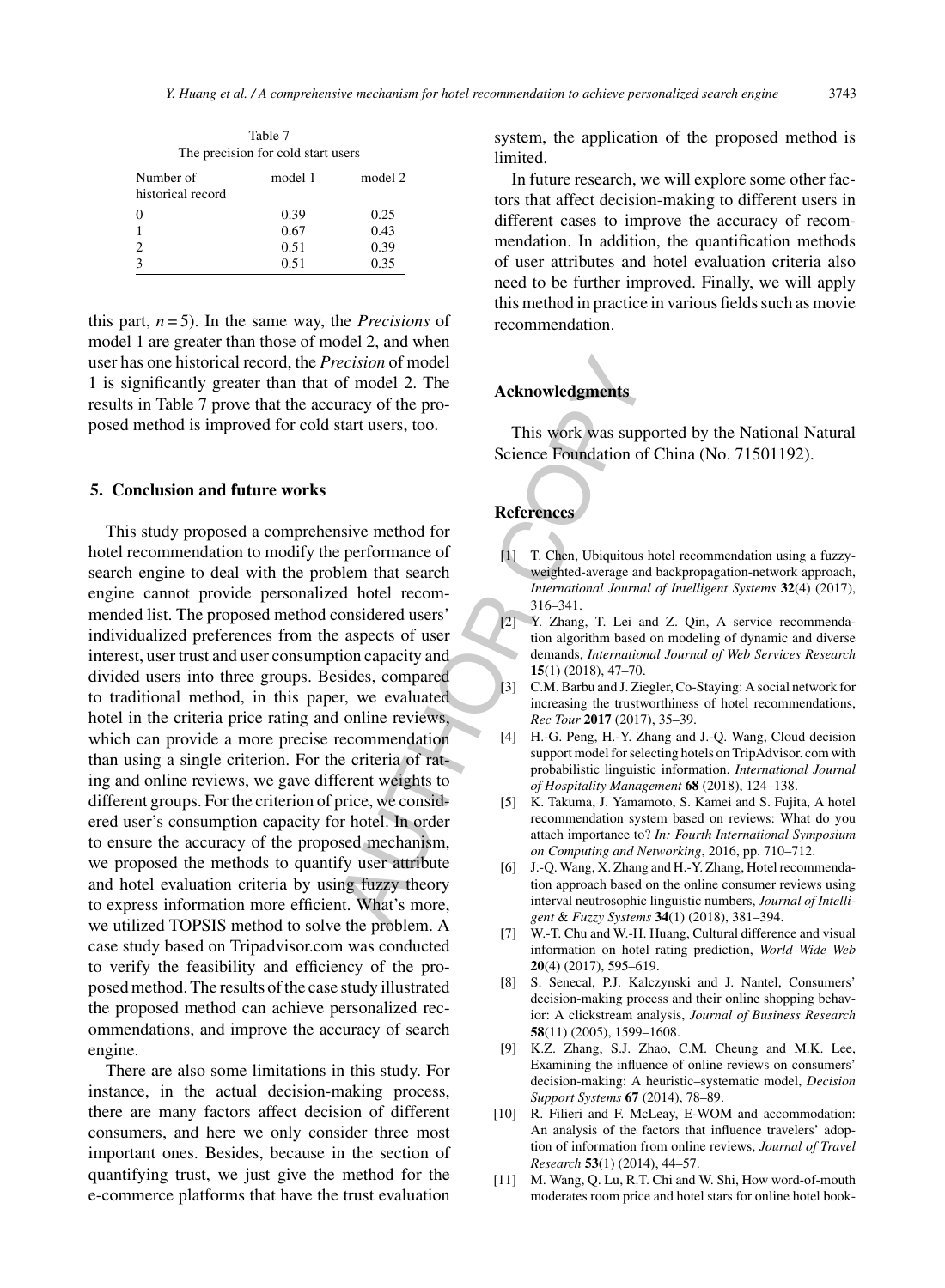ing an empirical investigation with Expedia data, *Journal of Electronic Commerce Research* **16**(1) (2015), 72–80.

- [12] H. Yin, B. Cui, L. Chen, Z. Hu and C. Zhang, Modeling location-based user rating profiles for personalized recommendation,*ACM Transactions on Knowledge Discovery from Data* **9**(3) (2015), 19.
- [13] G. Adomavicius and A. Tuzhilin, *Context-aware recommender systems, Recommender systems handbook*, Springer, 2015, pp. 191–226.
- [14] Q. Shambour, M.a. Hourani and S. Fraihat, An itembased multi-criteria collaborative filtering algorithm for personalized recommender systems, *International Journal of Advanced Computer Science and Applications* **7**(8) (2016), 274–279.
- [15] R.N. Laveti, J. Ch, S.N. Pal and N.S.C. Babu, A hybrid recommender system using weighted ensemble similarity metrics and digital filters, *In: IEEE 23rd International Conference on High Performance Computing Workshops*, 2016, pp. 32–38.
- [16] D. Gavilan, M. Avello and G. Martinez-Navarro, The influence of online ratings and reviews on hotel booking consideration, *Tourism Management* **66** (2018), 53–61.
- [17] K. Zhang, K. Wang, X. Wang, C. Jin and A. Zhou, Hotel recommendation based on user preference analysis, *In: 31st IEEE International Conference on Data Engineering Workshops*, 2015, pp. 134–138.
- [18] Y. Liu, Y. Liu, Y. Shen and K. Li, Recommendation in a changing world: Exploiting temporal dynamics in ratings and reviews, *ACM Transactions on the Web* **12**(1) (2017).
- [19] K. Bauman, B. Liu and A. Tuzhilin, Aspect based recommendations: Recommending items with the most valuable aspects based on user reviews, *In: Proceedings of the 23rd ACM SIGKDD International Conference on Knowledge Discovery and Data Mining*, 2017, pp. 717–725.
- [20] X. Xu, K. Dutta, A. Datta and C. Ge, Identifying functional aspects from user reviews for functionality-based mobile app recommendation, *Journal of the Association for Information Science and Technology* **69**(2) (2018), 242–255.
- [21] M.-X. Wang, J.-Q. Wang and L. Li, New online personalized recommendation approach based on the perceived value of consumer characteristics, *Journal of Intelligent* & *Fuzzy Systems* **33**(3) (2017), 1953–1968.
- [22] N. Jing, T. Jiang, J. Du and V. Sugumaran, Personalized recommendation based on customer preference mining and sentiment assessment from a Chinese e-commerce website, *Electronic Commerce Research* **18**(1) (2017), 159–179.
- [23] Y.-H. Hu, P.-J. Lee, K. Chen, J.M. Tarn and D.-V. Dang, Hotel recommendation system based on review and context information: A collaborative filtering approach, *In: PACIS*, 2016, pp. 221.
- [24] Y. Sharma, J. Bhatt and R. Magon, A multi-criteria reviewbased hotel recommendation system,*In: IEEE International Conference on Computer and Information Technology; Ubiquitous Computing and Communications; Dependable, Autonomic and Secure Computing; Pervasive Intelligence and Computing*, 2015, pp. 687–691.
- [25] H.-Y. Zhang, P. Ji, J.-Q. Wang and X.-H. Chen, A novel decision support model for satisfactory restaurants utilizing social information: A case study of TripAdvisor.com, *Tourism Management* **59** (2017), 281–297.
- [26] N. Sirohi, E.W. McLaughlin and D.R. Wittink, A model of consumer perceptions and store loyalty intentions for a supermarket retailer, *Journal of Retailing* **74**(2) (1998), 223–245.
- [27] H.-W. Kim, Y. Xu and S. Gupta, Which is more important in internet shopping, perceived price or trust, *Electronic Commerce Research and Applications* **11**(3) (2012), 241–252.
- [28] J. Beneke, R. Flynn, T. Greig and M. Mukaiwa, The influence of perceived product quality, relative price and risk on customer value and willingness to buy: A study of private label merchandise, *Journal of Product* & *Brand Management* **22**(3) (2013), 218–228.
- [29] D. Palma, J. de Dios Ortúzar, L.I. Rizzi, C.A. Guevara, G. Casaubon and H. Ma, Modelling choice when price is a cue for quality a case study with Chinese wine consumers, *Journal of Choice Modelling* **19** (2016), 24–39.
- [30] N. Walia, M. Srite and W. Huddleston, Eyeing the web interface: The influence of price, product, and personal involvement, *Electronic Commerce Research* **16**(3) (2016), 297–333.
- [31] C.-C. Yu and H.-P. Chang, Personalized location-based recommendation services for tour planning in mobile tourism applications, *In: International Conference on Electronic Commerce and Web Technologies*, 2009, pp. 38–49.
- [32] A. Levi, O. Mokryn, C. Diot and N. Taft, Finding a needle in a haystack of reviews: Cold start context-based hotel recommender system, *In: Proceedings of the sixth ACM conference on Recommender systems*, 2012, pp. 115–122.
- [33] K.-P. Lin, C.-Y. Lai, P.-C. Chen and S.-Y. Hwang, Personalized hotel recommendation using text mining and mobile browsing tracking, *In: IEEE International Conference on Systems, Man, and Cybernetics*, 2015, pp. 191–196.
- [34] T. Chen and Y.H. Chuang, Fuzzy and nonlinear programming approach for optimizing the performance of ubiquitous hotel recommendation, *Journal of Ambient Intelligence and Humanized Computing* **9**(2) (2018), 275–284.
- [35] R. Year and L. Martinez, Fuzzy tools in recommender systems: A survey, *International Journal of Computational Intelligence Systems* **10**(1) (2017), 776–803.
- [36] D. Joshi and S. Kumar, Intuitionistic fuzzy entropy and distance measure based TOPSIS method for multi-criteria decision making, *Egyptian Informatics Journal* **15**(2) (2014), 97–104.
- [37] S. Broumi, J. Ye and F. Smarandache, An extended TOP-SIS method for multiple attribute decision making based on interval neutrosophic uncertain linguistic variables, *Neutrosophic Sets* & *Systems* **8** (2015), 22–31.
- S.C. Babu, A hybrid involvement, *Electro*<br>
ensemble similarity 297–333.<br>
and *International Con*-<br>
involvement, *Electro*<br>
ensemble similarity 297–333.<br>
and H.-P. C. Yu and H.-P. Commerce and Web<br>
son hotel booking<br>
son [38] A.A. Ameri, H.R. Pourghasemi and A. Cerda, Erodibility prioritization of sub-watersheds using morphometric parameters analysis and its mapping: A comparison among TOPSIS, VIKOR, SAW, and CF multi-criteria decision making models, *Science of The Total Environment* **613** (2018), 1385–1400.
	- [39] A. Joshi, V. Deshpande and P. Pawar, An application of TOPSIS for selection of appropriate e-Governance practices to improve customer satisfaction, *Journal of Project Management* **2**(3) (2017), 93–106.
	- [40] K.T. Atanassov, Intuitionistic fuzzy sets, *Fuzzy sets and Systems* **20**(1) (1986), 87–96.
	- [41] E. Szmidt and J. Kacprzyk, Distances between intuitionistic fuzzy sets, *Fuzzy sets and systems* **114**(3) (2000), 505–518.
	- [42] H. Wang, F. Smarandache, Y. Zhang and R. Sunderraman, Single valued neutrosophic sets, *Review of the Air Force Academy* **17**(1) (2010), 10–15.
	- [43] J. Ye, A multicriteria decision-making method using aggregation operators for simplified neutrosophic sets, *Journal of Intelligent* & *Fuzzy Systems: Applications in Engineering and Technology* **26**(5) (2014), 2459–2466.